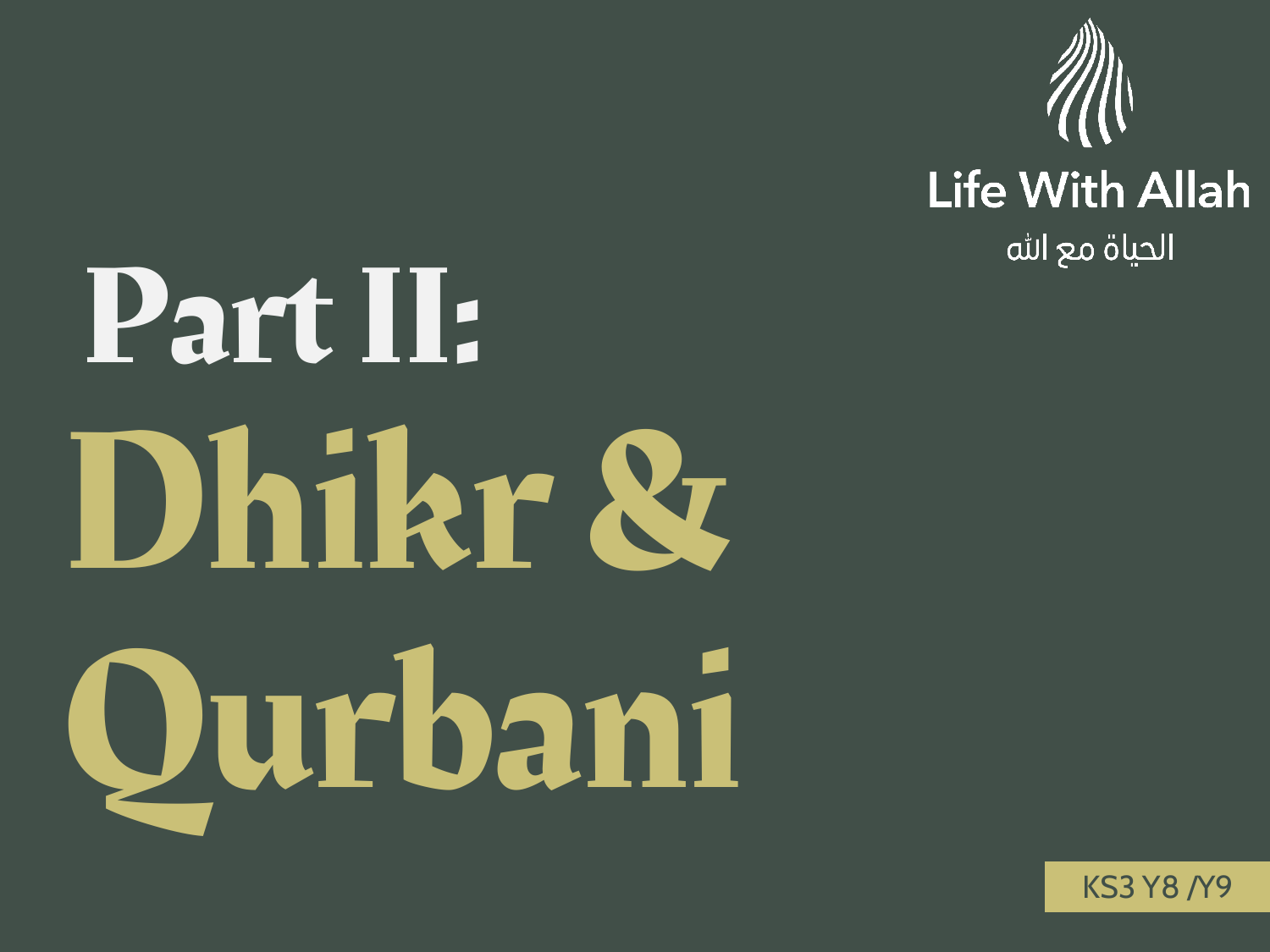## LOs

- To infer key life lessons from the story of Ibrahim ('alayhis salam)
- To identify the significance of qurbani
- To explain the meaning of tahlil, takbir and tahmid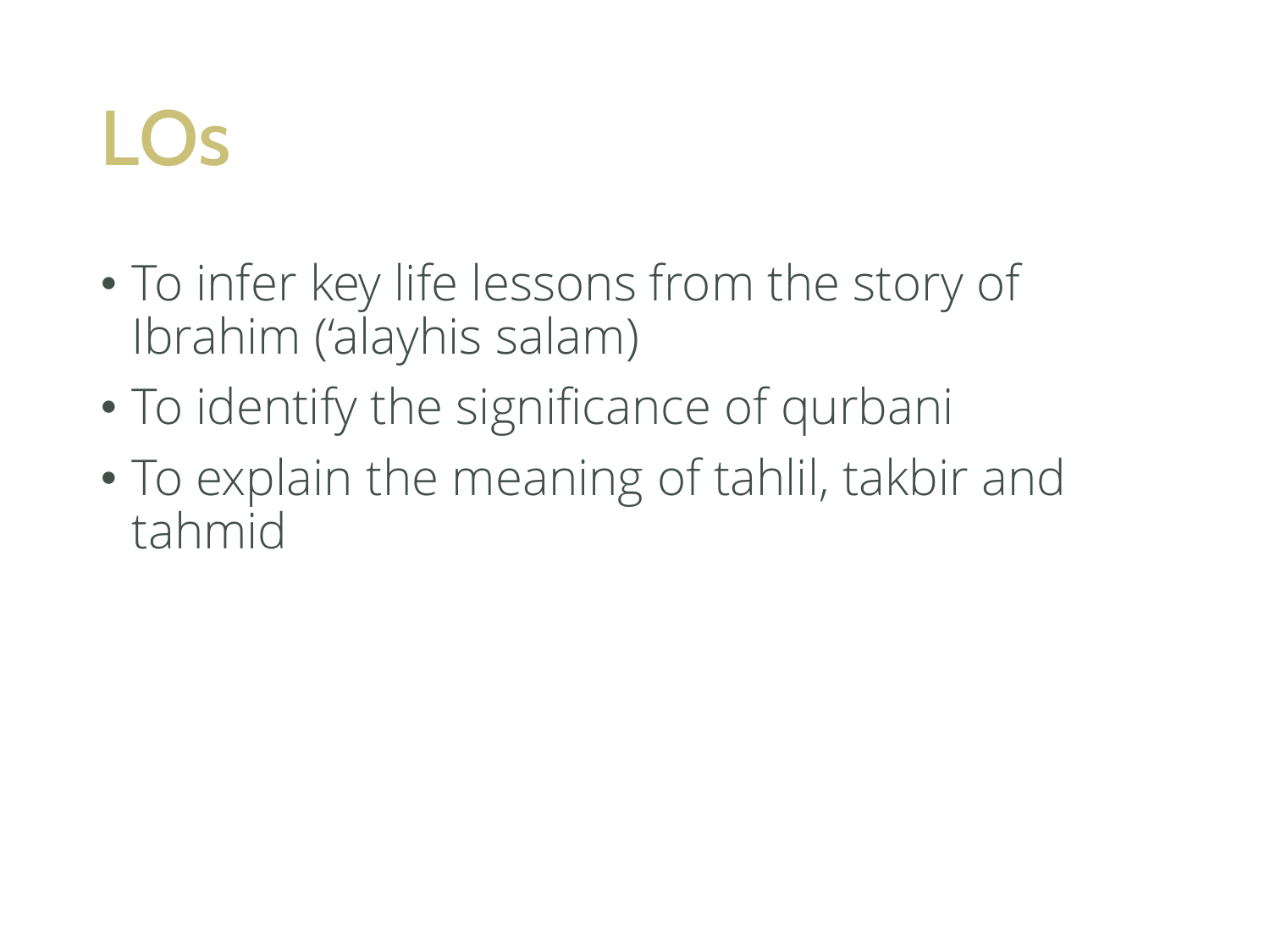## **Starter**

- 1) What are the takbirat of tashriq?
- 2) When should we recite them?
- 3) What 3 specific things should we do on the Day of Arafah?
- 4) What did the Prophet (saw) say about these 10 days?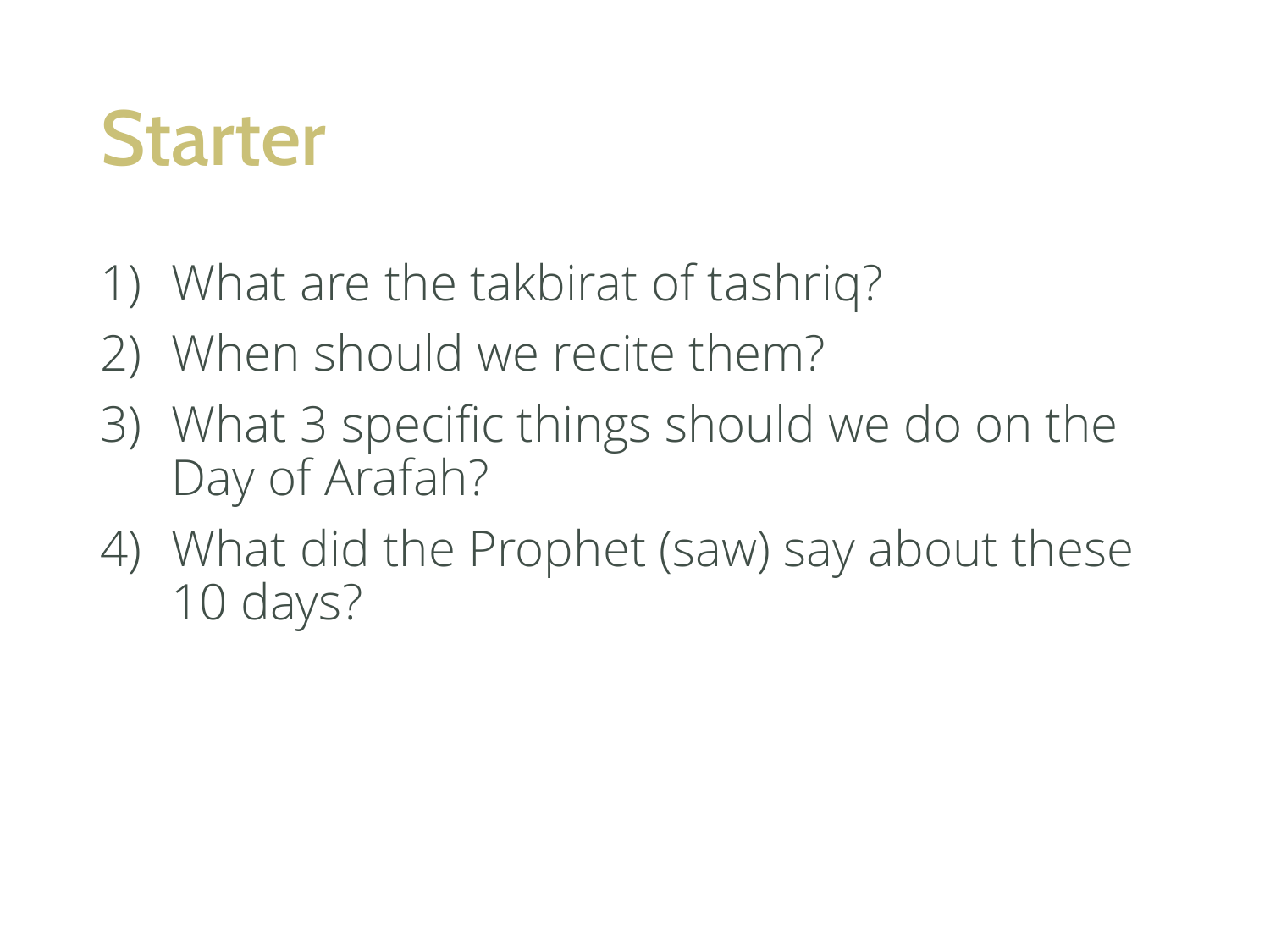# Story Time



#### A long, long time ago, there lived a boy in Iraq…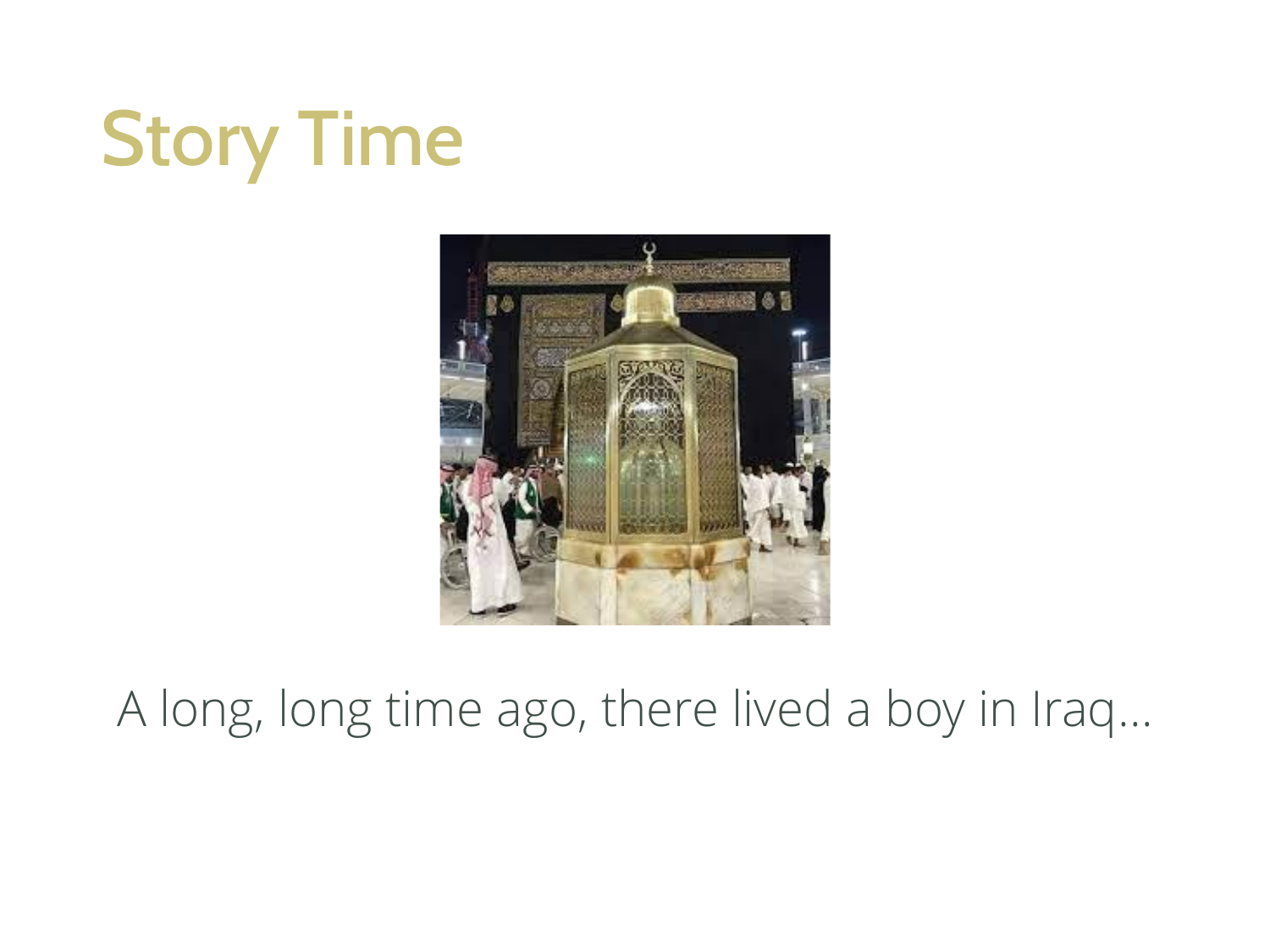

[A] What can we learn from this story?

- o Ibrahim ('alayhis Salam) fully obeyed and submitted to Allah.
- o He didn't say: Why? Why ME O Allah?
- o Even if it doesn't make sense to us, we do it because Allah has told us to do so!

oShaytan will come but we have to fight back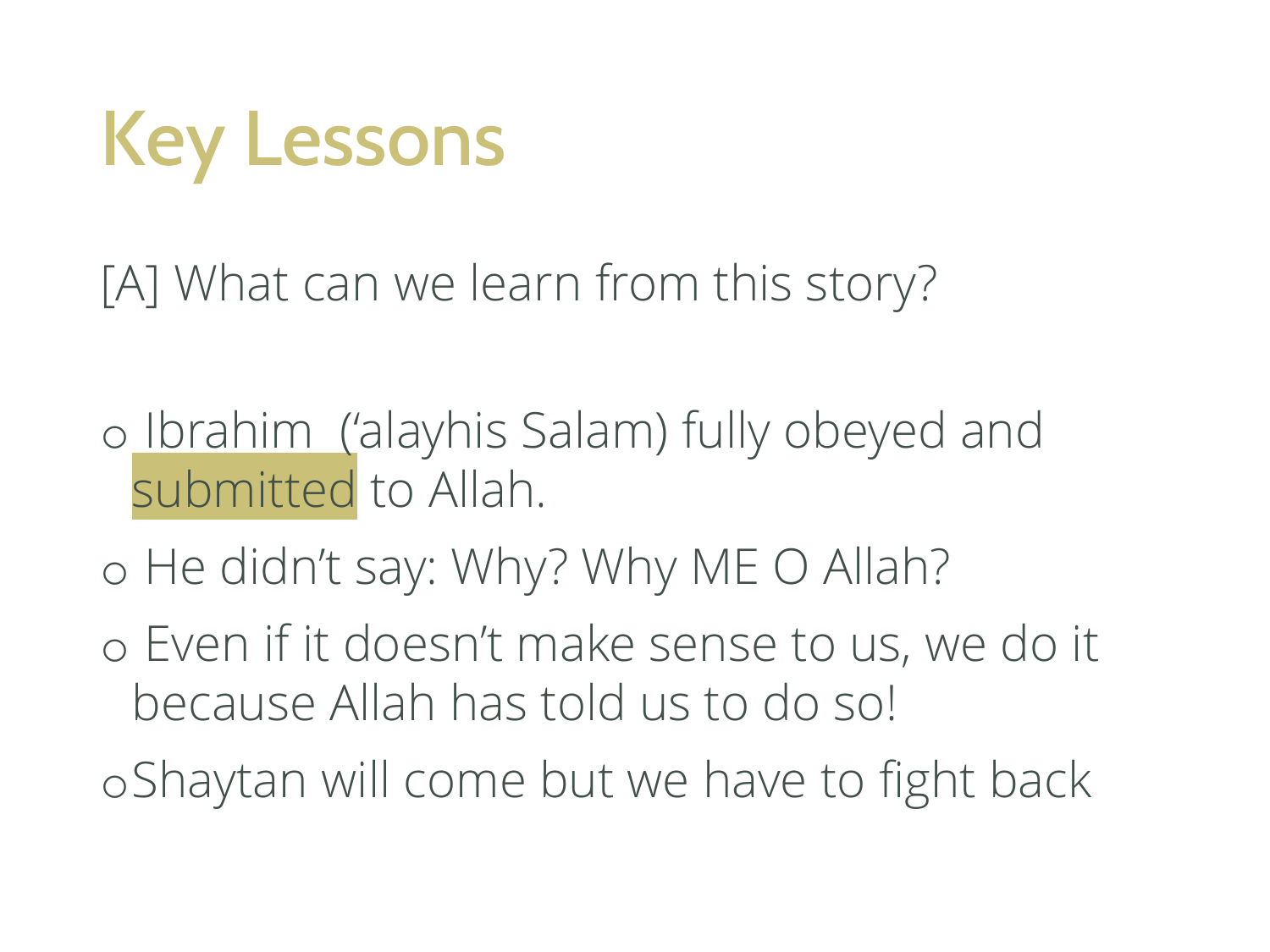# Our Sacrifice

o Do we have to sacrifice our children?

[A] What do we have to sacrifice to earn the pleasure of Allah?

| Time                       | e.g. salah on time     |  |
|----------------------------|------------------------|--|
| Sleep                      | e.g. Fajr              |  |
| What others think about us | e.g. how we dress      |  |
| <b>Our desires</b>         | e.g. watching haram    |  |
| Chilling out time          | e.g. seeking knowledge |  |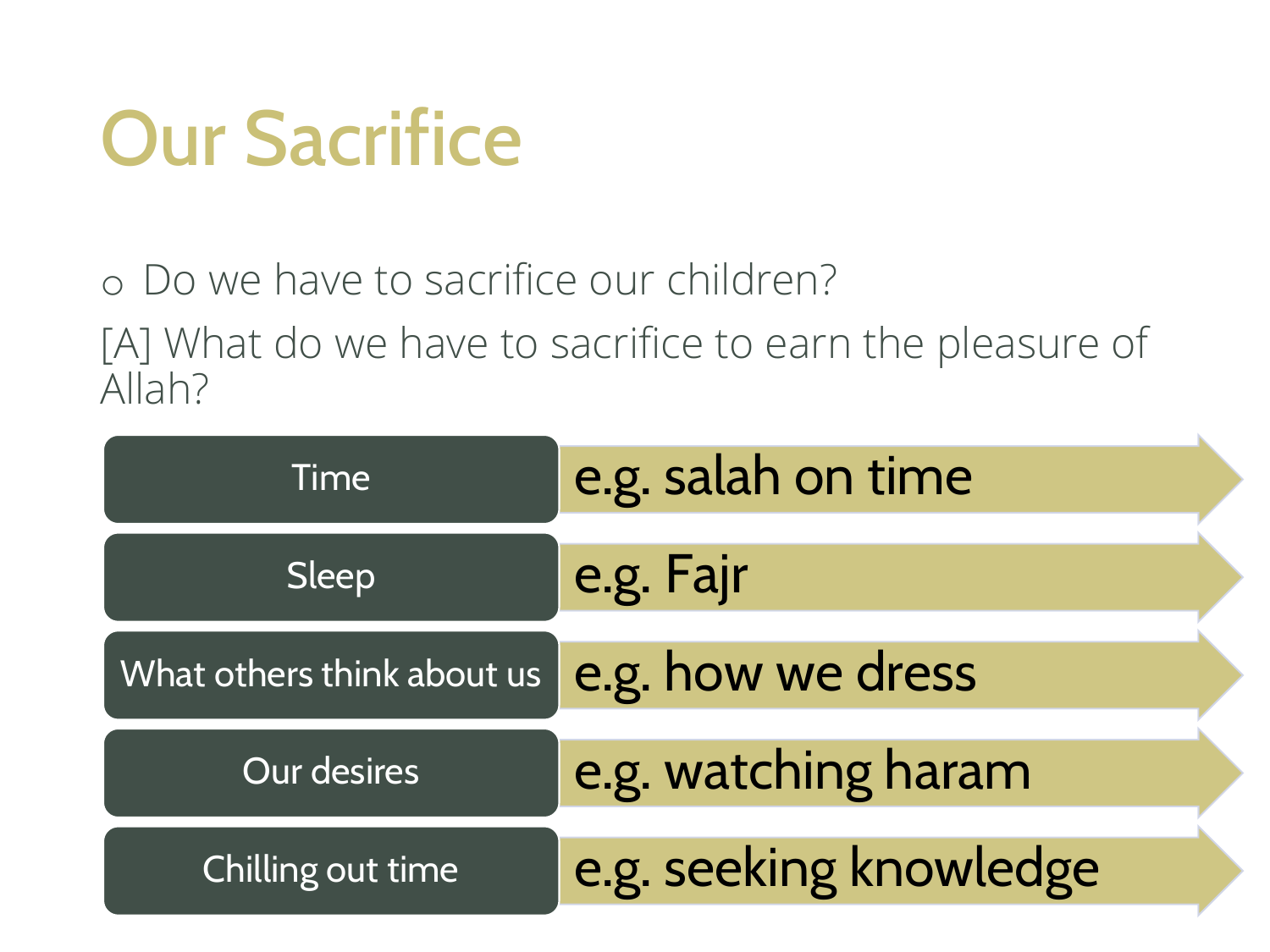# Qurbani/Udhiyah

[A] Why do we sacrifice an animal?

1. In obedience to Allah & His Messenger

- 2. To become close to Allah
- 3. [A] Write 22:34

ْ وَلِكُلِّ أُمَّةٍ جَعَلْنَا مَنسَكًا لِّيَذْكُرُواْ اسْمَ اللَّهِ عَلَى مَا رَزَقَهُمْ مِّن بَهِيمَةِ ا<br>په <u>ل</u> ِ<br>المالي  $\frac{1}{1}$ ِّ<br>ِم  $\sum_{i=1}^{n}$ المناخ<br>المناخ  $\frac{1}{2}$  $\ddot{\phantom{0}}$ ۠<br>ا  $\ddot{\phantom{0}}$  $\overline{\phantom{a}}$  $\sum_{i=1}^{n}$  $\frac{1}{2}$  $\frac{1}{2}$ <u>ل</u>  $\frac{1}{2}$  $\frac{1}{2}$ ْ  $\frac{1}{2}$  $\frac{1}{2}$  $\frac{1}{2}$  $\frac{1}{2}$  $\frac{1}{2}$  $\frac{1}{2}$  $\overline{a}$ ֧֖֧֚֝֝֝֟֟֟֟֬֝֬֝ ۠<br>ໍ  $\frac{1}{2}$  $\sum_{i=1}^{n}$  $\overline{\phantom{a}}$ ِ فَلَهُ أَسْلِ ؙ<br>
<sub>ۣ</sub> र<br>निकल<br>निकल ्<br>देखें<br>च ں<br>ا  $\frac{1}{2}$  $\frac{1}{2}$ ِحد ا و  $\ddot{\phantom{0}}$ ً ب<br>الم<br>الم الأنْعَامِ فَإِلَهُكُمْ إِلَهٌ وَاحِدٌ فَلَهُ أَسْلِمُواْ وَبَشِّرِ الْمُخْبِتِينَ ै।<br> $\frac{1}{2}$  $\frac{1}{2}$ ْ ا<br>پر  $\frac{1}{2}$  $\ddot{\phantom{0}}$ **}**  $\frac{1}{2}$  $\overline{\phantom{a}}$ ا<br>الأمريكيوني<br>الأمريكيوني ्<br>र  $\ddot{\phantom{0}}$  $\ddot{\hat{r}}$  $\frac{1}{2}$ "<br>فر  $\begin{matrix} \overbrace{\phantom{a}}^{\phantom{a}}\\ \overline{\phantom{a}}^{\phantom{a}}\\ \overline{\phantom{a}}^{\phantom{a}}\end{matrix}$ مُواْ وَبَشِّرِ الْمُ <u>ر</u> ِّ  $\frac{1}{2}$  $\ddot{\phantom{0}}$ ا<br>ا  $\frac{1}{2}$ 

To **remember and thank** Allah

4. To follow the sunnah of Ibrahim ('alayhis Salam). It reminds us to prefer and love Allah over our own desires.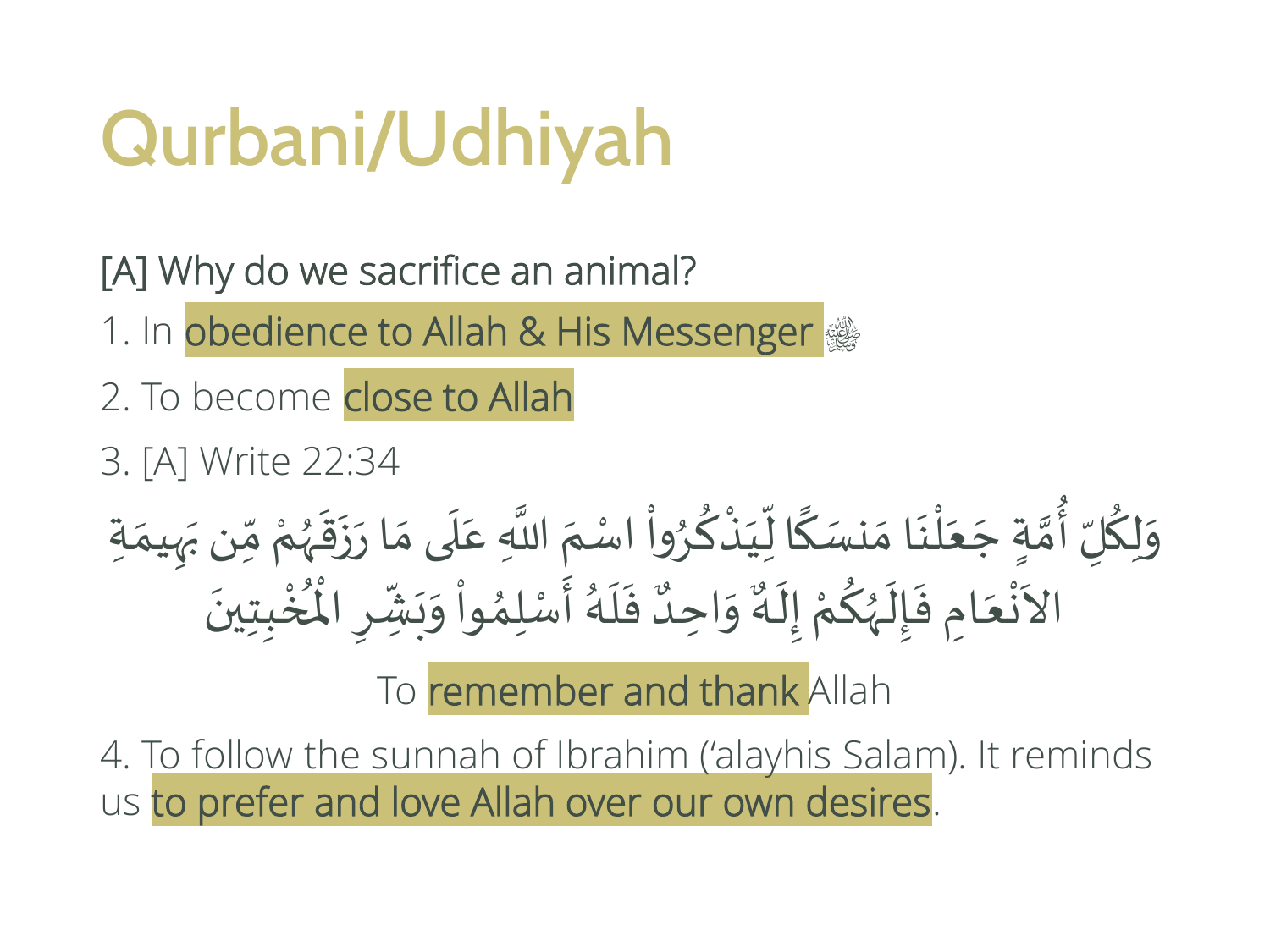# Eid Mubarak **☺**



#### Eid al-Adha = Sacrificing and cutting out all that which displeases Allah 'azza wa jall.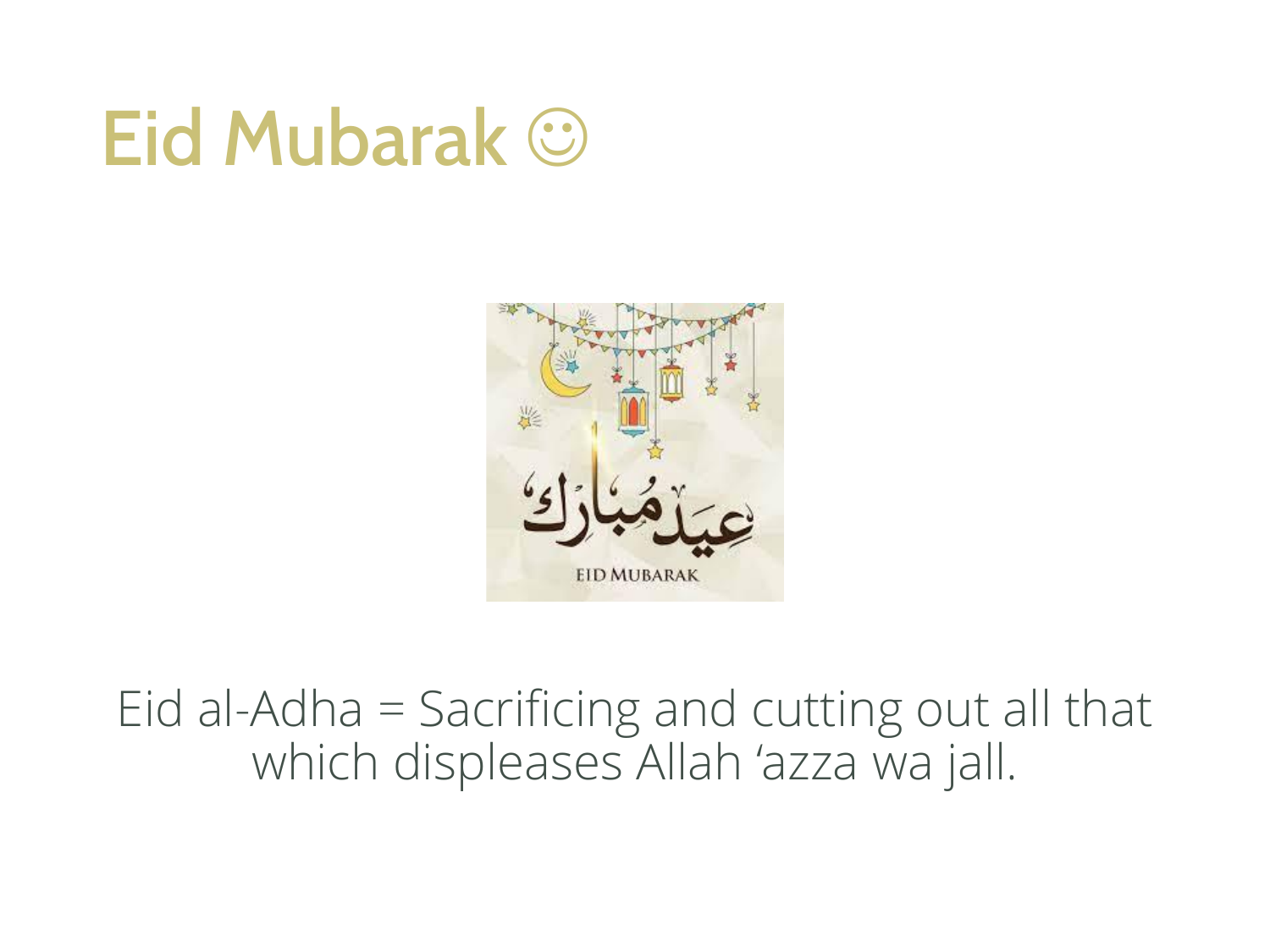# Days of Dhikr



"There are no days greater in the sight of Allah or in which good deeds are more beloved to Him than these 10 days. So recite a great deal of tahlīl (ه إل ال  $\frac{1}{\sqrt{2}}$  $\tilde{z}$ اللَّهُ أَكْبَرُ), takbīr (اللَّهُ الكَّهُ) and tahmīd ֧֝֟֓֓֓֓֓֓֓֓֓֓֓֓֓֓֓֓֟׆֧<br>֧֝֓֓ ُ  $\frac{1}{2}$ بر ْ  $\frac{1}{2}$ ".(الْحَمْدُ للّهِ)  $\frac{1}{2}$ ْ  $\overline{\phantom{a}}$ ا<br>الج

- The Messenger of Allah<sup></sup>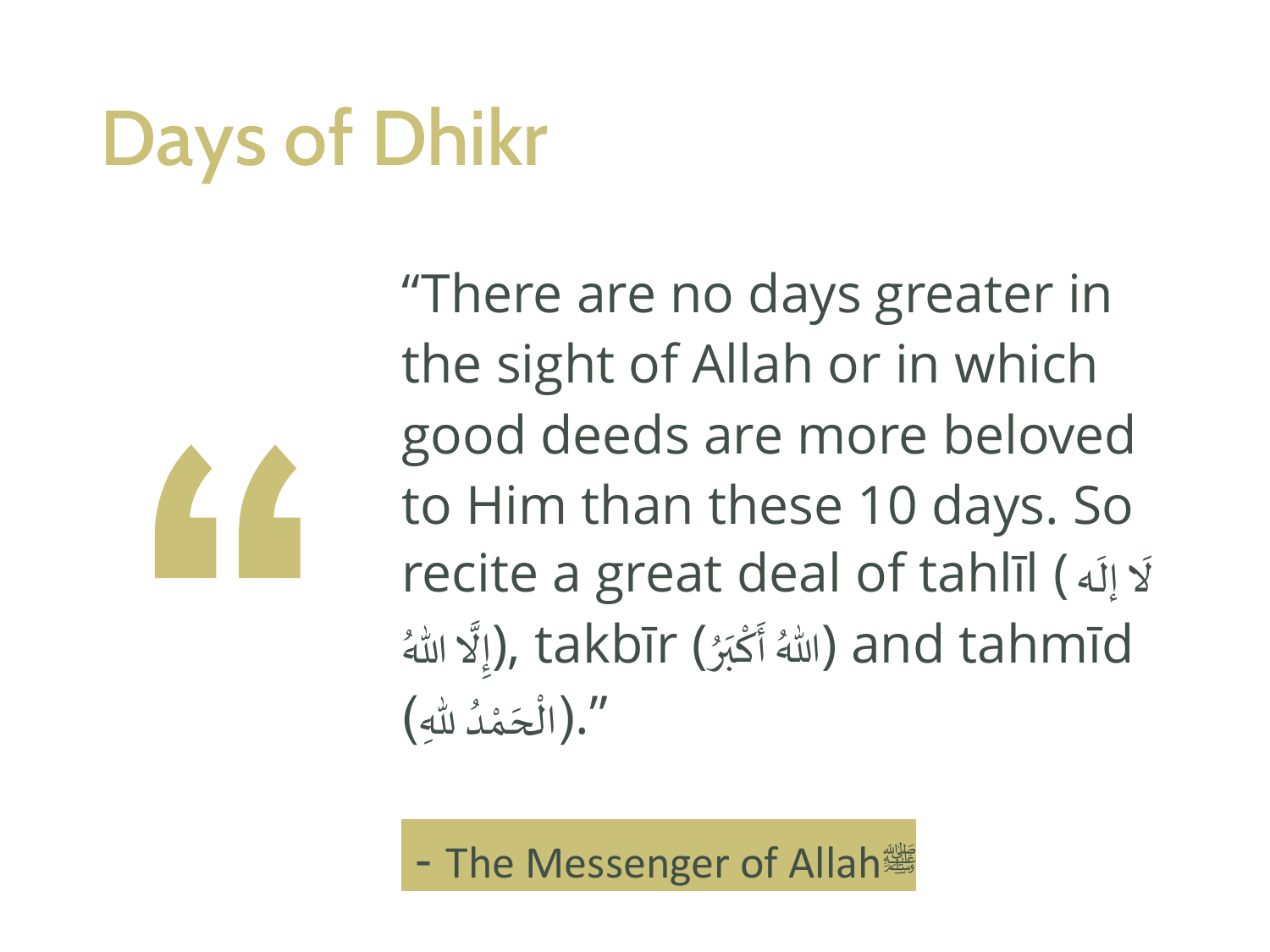## Takbir



#### o Allah is Greater than…

o What can we think of when saying 'Allahu Akbar'?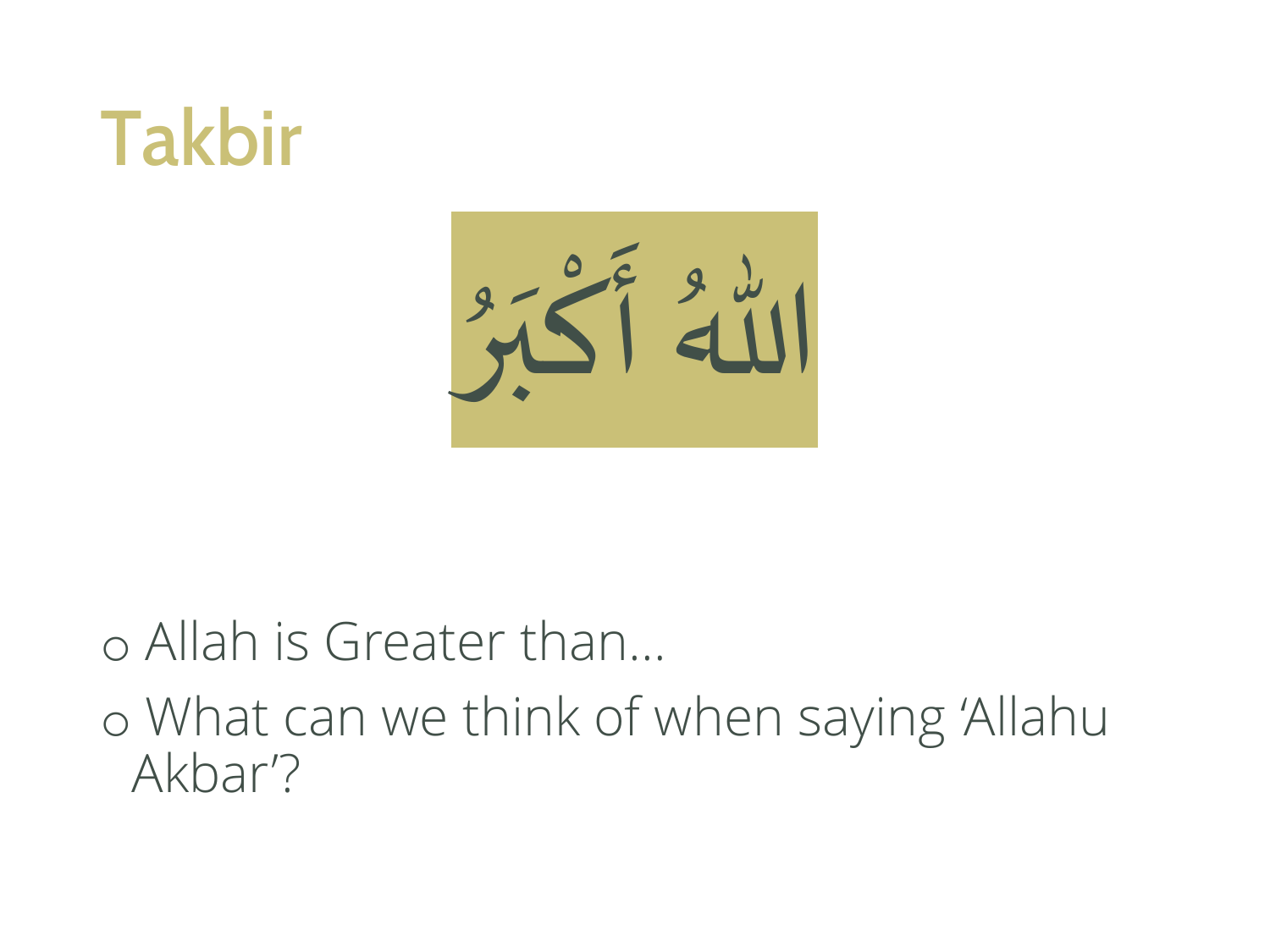## Tahlil

لَا إِلَهَ إِلاَّ اللَّهُ ֪֪֦֘֒֒֩֕֓֝֬֓֝֓֝֓֝֝֝<br>֧֪֪֝֝׀<br>֧֪֪֘֬֘<u>׀</u>  $\frac{1}{2}$ ।<br>वै َ

### o The only One who deserves to be worshipped

o What can we think of when we are saying 'La ilaha illa Allah'?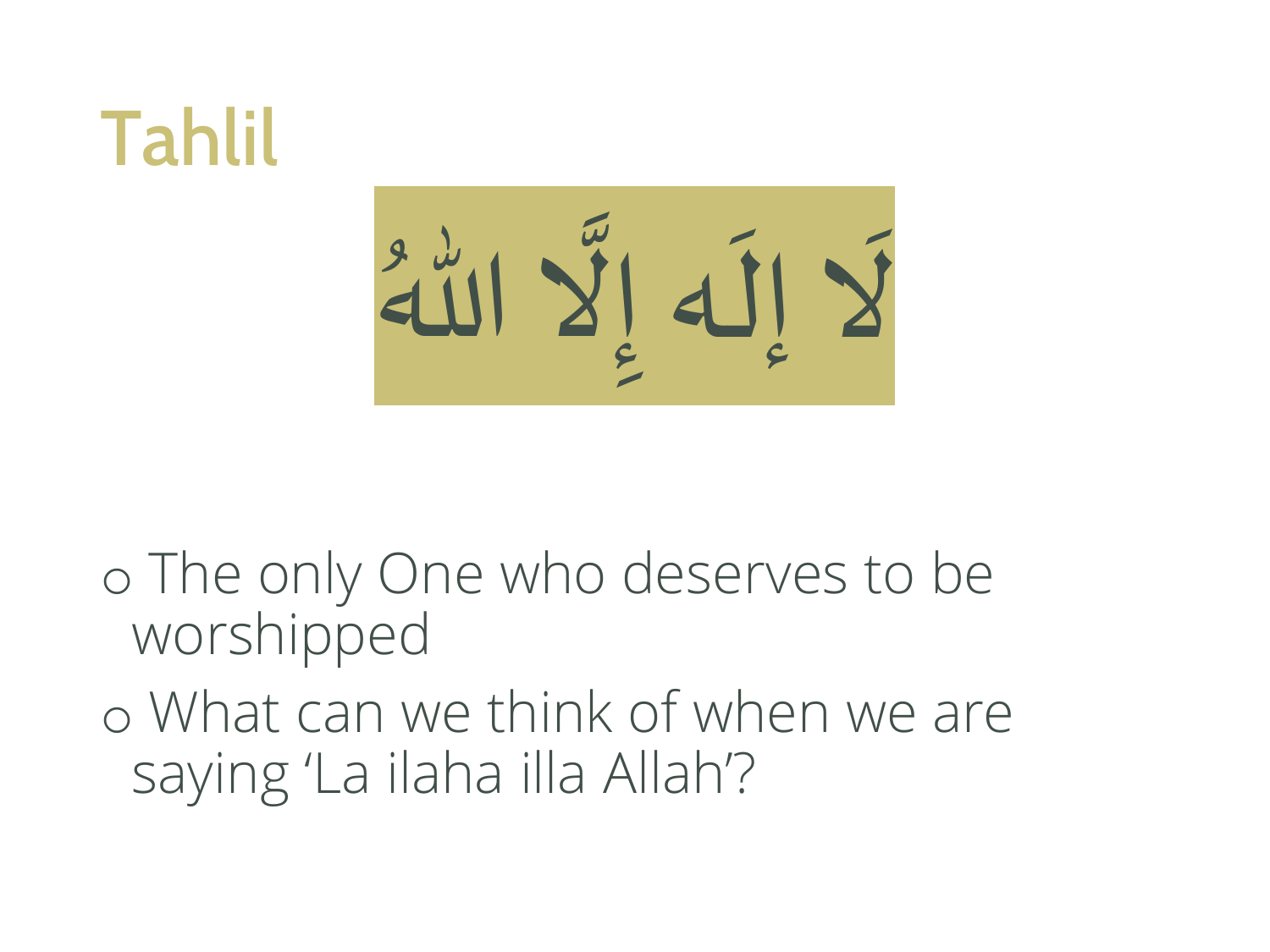# Tahmid



#### o Praise & Gratitude

o What can we think of when we are saying 'Alhamdulillah'?